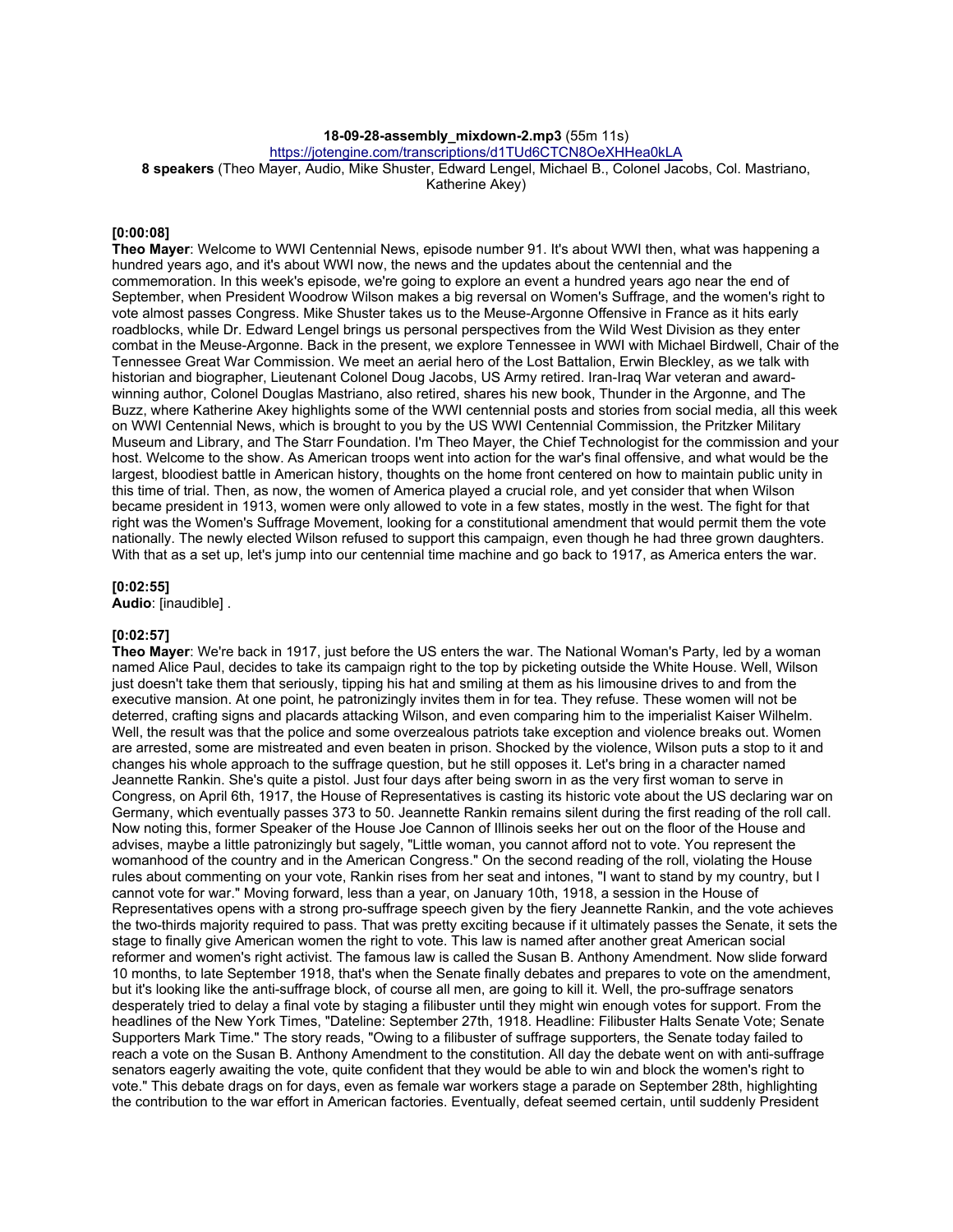Wilson decides to intervene personally with an unannounced visit to the Senate on the last day of September. "Dateline: September 30, 1918. Headline: Wilson Makes Suffrage Appeal, But Senate Waits. President Urges In Person That The Passage Of The Resolution Is A Vital War Necessity." The story reads, "In an effort to breakdown the opposition to the women's suffrage resolution in the Senate, President Wilson went before the body today and urged that it be adopted as a war measure. The immediate effect was merely to add to the intensity of the battle that has occupied the Senate for five days, pointing out that suffrage was vital to the nation's unity and that the nation must give justice to the women." "In recognition for their right and their contribution to the war effort, the President concluded, 'I tell you plainly that this measure which I urge upon you is vital to the winning of the war and to the energies alike of preparation and battle, President Woodrow Wilson.'" But the president's intervention fails to sway a single vote in the Senate. On October 1st, the amendment falls short of the necessary two-thirds majority by only two votes. Of course, the amendment will finally pass in both the House and the Senate nine months later. But, of course, Congress can't actually pass a constitutional amendment. The amendment then has to be ratified by every state in the nation. That's going to take another 14 months. Finally, on August 18, 1920, the Nineteenth Amendment to the US Constitution passes, granting women the right to vote, a long-sought right driven into being, in good measure, by American womanhood's efforts and contribution to The War That Changed The World. Heading back to the fighting over there, as Dr. Edward Lengel brought up in our September round table, some military strategists believed that after the victory at Saint-Mihiel, the US army should have simply proceeded east to the City of Metz in a southern approach to the German homeland. However, General Ferdinand Foch, the Supreme Commander of the Allied forces, believed that the strategy should turn north, up the Meuse River Valley to the Meuse-Argonne region. And so begins the largest battle in US military history, and it's anything but smooth sailing. Here to take us to some of those first days of trial and challenge is Mike Shuster, former NPR correspondent and the curator for the Great War Project blog. Mike, how were those first days of the Meuse-Argonne Offensive?

### **[0:09:47]**

**Mike Shuster**: They were very difficult, Theo. Our headlines read: "The Meuse-Argonne Offensive Grinds To A Halt; Americans Struggling, Allies Desperate, A Future President On The Frontline," a special to the Great War Project. This is the decisive moment, the Allied attack at the Meuse-Argonne forest, a century ago on the Western Front. "On Thursday, 26th September, the Meuse-Argonne opened," reports historian Gary Mead. It was enormous. "The initial artillery bombardment was conducted by nearly 4,000 guns." Eventually, more than 1.2 million American soldiers took part in this vast battle in northern France. Initially, the Meuse-Argonne Offensive struck a serious blow to the German army. General Pershing writes: "The enemy has been struck a blow so powerful that the extreme gravity of his situation in France was obvious to him. His tired divisions," Pershing continued, "had been battered and nowhere with more dogged resolution than in front of the American First Army, his most sensitive point." Not all agree. "This was wishful thinking," writes historian Gary Mead. "The Germans are badly outnumbered, and there is no avoiding the fact that the green American divisions were revealed as grievously inexperienced and sometimes poorly led." By September 27th, the momentum of the whole offensive had been slowed to a virtual halt. Mead reports, "By October 1st, the whole attacking force had, in total, advanced but four miles over some of the worst terrain and most densely defended positions to be found in the First World War. The Meuse-Argonne offensive was threatening to turn into a costly and humiliating debacle." Writes historian Gary Mead: "In the four brutal days of 25 to 29 September, the American First Army had sustained 45,000 casualties, a rate of destruction as bleak as at almost any other period of the war. In another ominous reminder of the previous ghastly campaigns of 1916 and 1917, the Allied advance had slowed almost to a crawl. The Meuse-Argonne campaign was threatening to fall apart." According to historian Thomas Fleming, "Everything imaginable proceeded to go wrong with Pershing's army." The Germans fell back to well-prepared defenses. Then the German gunners began to mow the Americans down. "Massive amounts of enemy artillery on the heights east of the Meuse River and along the edge of the Argonne Forest," Fleming writes, "which loomed a thousand feet above the valley floor on the west, exacted an even heavier toll. The American advance stumbled to a bloody halt." At one point, farm boys from Missouri and Kansas with no experience of modern warfare teetered on the brink of rout. They were rescued, reports historian Fleming, by direct fire from their own artillery, including a battery manned by Captain Harry S. Truman. "If I hadn't gotten up at 4:00 a.m.," writes Truman, "I wouldn't be here." The attacking Allies sustained a casualty rate of more than 50%. "Even by the standards of the Western Front," writes one historian, "the scale of the German losses was astounding: 33,000 prisoners in one day." The Americans suffer as well. As one soldier put it, "Every goddamn German there who didn't have a machine gun had a cannon." This was just in the first two days of the battle for the territory known as the Meuse-Argonne Forest. That's the news this week from the Great War Project.

### **[0:13:19]**

**Theo Mayer**: Mike Shuster is the curator for the Great War Project blog. The link to his post is in the podcast notes. Joining us now is Dr. Edward Lengel, military historian and segment host for America Emerges: Military Stories from WWI. This week, Ed introduces us to the men, with some of their firsthand accounts from the 91st Wild West Division, as they find themselves in the opening phrase of the significant moment in American military history. A note to our listeners, the following segment includes graphic descriptions of violence that may not be appropriate for all, and especially young persons.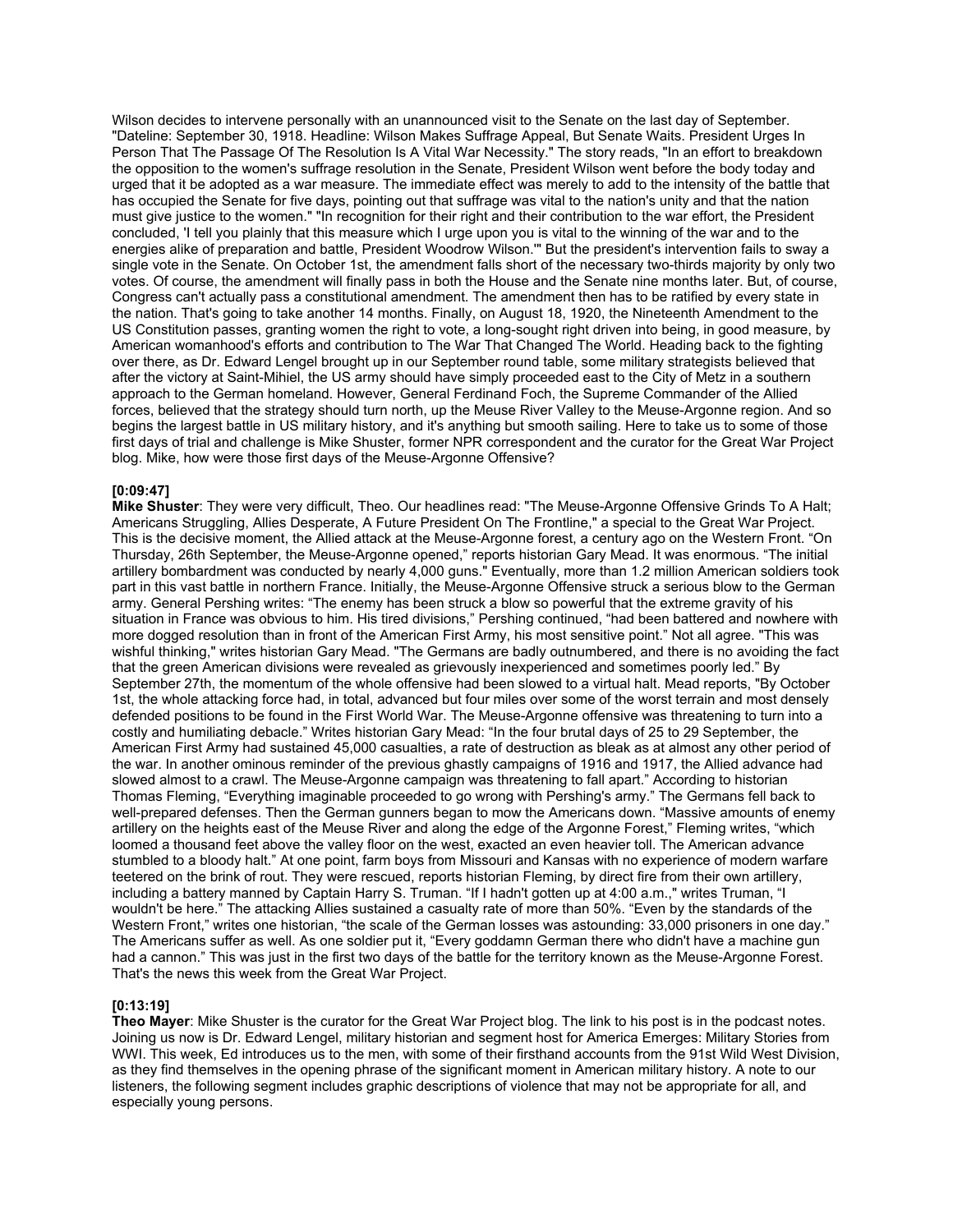### **[0:13:58]**

**Edward Lengel**: The 91st Wild West Division was one of nine American divisions that assaulted German positions in the Meuse-Argonne on September 26th, 1918. As befitted its name, the 91st was originally assembled from draftees inducted from the Rocky Mountain West. Their first days in action were indeed wild as they attack toward the enemyheld village of Gesnes against well-entrenched machine guns. Green though they were, the westerners fought with honor, but paid an ugly price. Among their number was the father of a future Hollywood movie star. First Lieutenant Frank L. Thompson of Montana, serving with the division's 348th Machine Gun Battalion, encountered a group of enemy prisoners shortly after the attack began on September 26th: "We stopped to rest a little, then our eyes popped out," he later wrote. "Around a corner in the road came a doughboy and behind was what I took to be the German army. Eventually, they proved to be only 200 prisoners and one officer. Instead of the brutal, bestial murderers of babies and rapers of women, we saw a crown of blond, blue-eyed boys and studious looking elderly men with spectacles. They were the meekest crowd to be posing as conquerors of the world I ever hope to see." But he also encountered American wounded at an aid station: "Several men were there with limbs missing. One heavyweight boxer from Los Angeles had a leg off. He was unconscious." On September 27th, "At dawn, which broke dull and cloudy, the word came to advance. My platoon was told off to support 'M' Company of the 363rd Infantry," Lieutenant Thompson remembered, "so over the hill we started. We had gone about 200 yards when a 'ch-ch-ch-ch!' and we did an Annette Kellermann, who was a famous Austrian actress and diving champion, for Mother Earth. I heard a moan from behind and saw a man trying to get up. Then he bent over as though to vomit and the blood gushed out in a stream from his mouth." For two days, the attack bogs down. Lieutenant Farley Granger of California, father of the future Hollywood star of the same name, served with the 362nd Regiment. On September 29th, his outfit was ordered to assault Gesnes, even though, as he recalled, "Up to this time the Regiment had fought for three days without hot food or coffee and but little water and cold food." Casualties had been heavy, and many of the regiment's officers considered the attack to be madness. As Lieutenant Granger watched, Captain Montgomery remarked, he feared such an advance impossible, that our losses would be terrible. Captain Bradbury answered, "To hell with the losses. Read the order." "Three bare rolling hills stretched toward Gesnes," Granger observed. "Every square yard was visible from the higher hills beyond, occupied by the enemy, and the concrete pillbox on Hill 255, and every foot swept by machine gun and artillery fire. Protection there was none, not even concealment for one man. The gullies between the hills were swept by enfilading fire from the wooded hills above Gesnes, and the hillsides were commanded by nests hidden in the flanks." "Bradbury turned to me and quietly said, 'Well, Farley, lets go.' I gave the signal to the company commanders and, despite the withering hail of steel and lead, as one man, the leading companies rose up and started forward. We moved off directly behind the first wave. Perhaps the charge of the Light Brigade was more spectacular, more melodramatic and picturesque, but not more gallant. Man after man fell, but the others continued on through a hell of shrapnel and machine gun fire as would be impossible to exceed." "Unfaltering, the line of combat groups rolled steadily on over the open, a trailing wake of olive-drab marking its progress. One must not think of this as happening in an instant. Over an hour of this bloody plodding along under a tornado of missiles passed before the worst was over. Finally, the last crest was topped and, in irregular groups, these gallant boys swept down the last slope into Gesnes. At the first corner stood a German tank. This was taken and the crew shot as they tried to escape, and its gun turned on a machine gun nest." "The town was promptly cleared, the satisfaction of some bayonet work was given us. Now, however, with a machine gun bullet through my canteen, four holes through my loose trench coat, and one more noticeable through my ankle, I made my way back through the still heavy artillery barrage placed to prevent the advance of our reserves. Dead and dying, literally covered the field. Who was responsible for this costly order of attack, why this needless sacrifice of precious lives, was not for us to question." Years later, in a commentary left for his son, Granger gave tribute to those who died: "Nor are the brave men who now lay forgotten in our government hospitals, broken in mind and body as a result of the war, any less heroes than those who died in battle. Perhaps the sacrifice of the living is even greater. Still they live on, forgotten." "Do not think me bitter, for it is quite natural to forget. That is life. On the contrary, I am exceedingly grateful to have had the privilege of my experiences, and the same something that prompted me to go would always make me feel I had not kept faith had I remained at home. Greater than the satisfaction gained at having done my little part, as best I could, I received the greatest of all rewards in having made a mother proud."

#### **[0:19:50]**

**Theo Mayer**: Dr. Edward Lengel is an American military historian and our segment host for America Emerges: Military Stories from WWI. We put the links in the podcast notes for Ed's post and his office website. Well, that's it for a hundred years ago. Let's jump back into the present with WWI Centennial News Now. This part of the podcast focuses on now and how the centennial of WWI and the upcoming centennial of the Armistice are being commemorated. This week in Commission News, first story: Archiving the WWI Centennial for posterity. Over the past four years, the national awareness and interest in WWI has really grown. For example, you as listeners to this podcast are some of the many who've rediscovered or discovered our nearly lost national memory of this period in our nation's history, a period that was glossed over in school, right, and that was generally not recognized or understood for being the foundation of so much of our modern daily lives. Now, I have to tell you, coming into this, I didn't have a clue. Over these centennial years, hundreds of people from all around the country have spent literally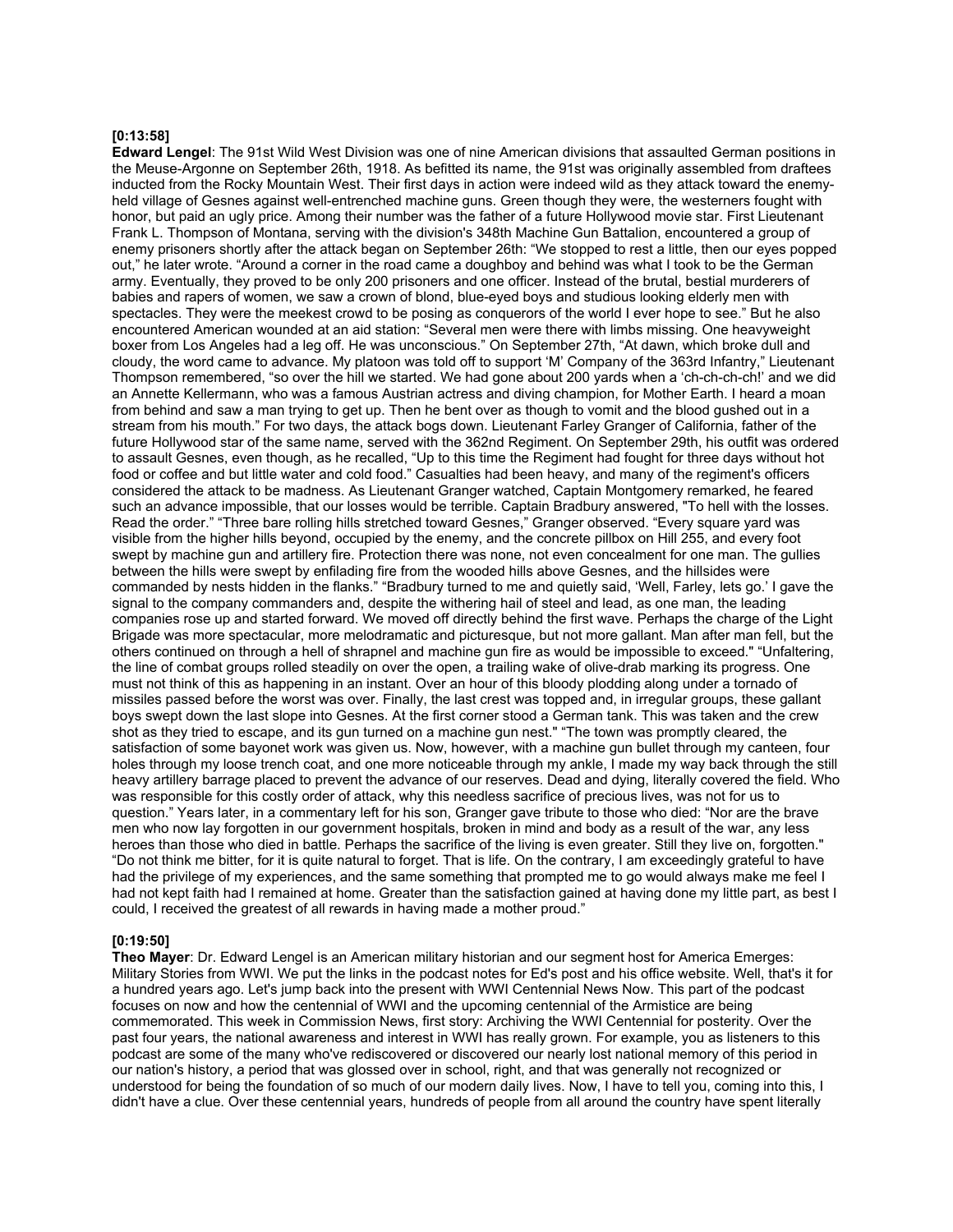thousands and thousands of hours researching, rediscovering, unearthing, collating, writing, posting, and generally participating in a giant national social archeological endeavor. It's been one of the most amazing and gratifying things I've ever had the privilege of being a part of. As I record this right now, it's 43 days and 18 hours until the armistice, which begs the question and the challenge: what's going to happen to all that social archeology as we move forward? Is it destined to fade out of our national consciousness again? Well, this Monday, on October 1st, the US WWI Centennial Commission and the Pritzker Military Museum and Library are hosting an event to thank and honor the many state organizations that have toiled and dedicated over these past years to bring the story to the American people. As a part of that event, we've also gathered an important panel of experts from museums, libraries, states, the government publishing office, moderated by my colleague, Chris Christopher. It's going to be all about the best practices for archiving and maintaining the WWI history that's been brought forward by states, the commission, historical societies, communities, and individuals. Now we're live streaming the event on Monday, October 1st, from 1:30 to 3:00 PM, central time. If you can make the live stream, we're going to have a message moderator so that you can participate and even provide your thoughts. Now if you can't make it live, you can see the video on demand at www.pritzkermilitary.org/tohonorandremember. Of course, we're going to put the link in the podcast notes, or you can tweet a request for it to our Twitter channel, @TheWW1podcast. That's @TheWW1podcasr. Check it out. Next story: Bells of Peace. The very historic Saint Mary's Church in Burlington, New Jersey has signed up for Bells of Peace. They have eight bells in their bell tower. A piece of bell trivia: what do you call a group of bells? It's not a flock of bells, it's not a herd of bells, it's called a peal of bells. They have a peal of eight bells that together weigh five tons. They were cast in England in the mid-1800s, and I imagine they sound just awesome. Perhaps the most interesting part of the story and what makes their joining Bells of Peace such a poignant and appropriate thing is this, one of the earlier church members of Saint Mary's in Burlington was a man named Franklin D'Olier. Franklin was one of the founders and the first national commander of the American Legion, the veterans organization that was formed a hundred years ago this year, by soldiers returning from WWI. Thank you, Saint Mary's, for joining the Bells of Peace national tolling. Next story: It's out. The Bells of Peace app is in the iTunes and the Android app stores. Now if you don't have a peal of bells or even a single bell, we have them for you with the free Bells of Peace app. The first thing you get is a countdown timer to the armistice. Then you have a selection of seven bell tones from our app's peal. There is a manual mode so you can play the bells and select them right now. You can also put it into manual mode or automatic mode for 11/11, so it'll either play the bells 21 times or you can toll them manually for your own ceremony, so that you can play the bells right now. There's a built-in newsfeed channel all about the armistice, and a social sharing channel where you can share your Bells of Peace and armistice preparation and events all from your iPhone or Android, even if you don't have a social media account. Go to the app store and search for Bells of Peace, or go to ww1cc.org/app, all lowercase. That's this week for Commission News. In our Updates from the State segment, we're headed to the Volunteer State, Tennessee, to learn about Tennessee in WWI. We're joined by Michael Birdwell, Chair of the Tennessee Great War Commission. Michael, welcome to the podcast.

### **[0:25:44]**

**Michael B.**: Thank you, glad to be here.

### **[0:25:46]**

**Theo Mayer**: Michael, let's start with your organization. How did the Tennessee Great War Commission get started?

### **[0:25:51]**

**Michael B.**: Beginning in 2014, there was a piece of legislation that was put before the state legislature to create a commission, but it was almost another year before they got everything organized. I was asked to be on the commission. I was appointed by the governor and then I was elected by the other members to be the chair because most of my career has dealt with WW1 in some way. I've been associated with the Alvin C. York site, the York family since 1986. I've been at this a long time.

### **[0:26:19]**

**Theo Mayer**: That's great. Well, let's get to the story of Tennessee in WWI. What was the state like in turn of the century and what was its role in the war effort?

### **[0:26:28]**

**Michael B.**: A lot of people don't know, when war was declared in 1914, in August, two brothers from East Tennessee decided to go to New Orleans and renounce their American citizenship and join the French Foreign Legion. That was Kiffin Rockwell and his brother, Paul. They were in Foreign Legion, Kiffen was invalided out and, in 1915, and became one of the original 16 pilots in the Lafayette Escadrille. There's a debate about whether he was the first American to down an enemy aircraft. Then we had several others [inaudible] got in the war before we got started, so they lived up to our Volunteer State status. When war was declared, several posts in Tennessee had been fighting along the border in Mexico, looking for Pancho Villa, and especially guys from the 30th Division. Tennessee, at the end of the war, had six Medal of Honor recipients. They all earned their medals 29th of September and the 8th of October. The 30th Division is largely unknown for most Tennesseans because they fought under British command.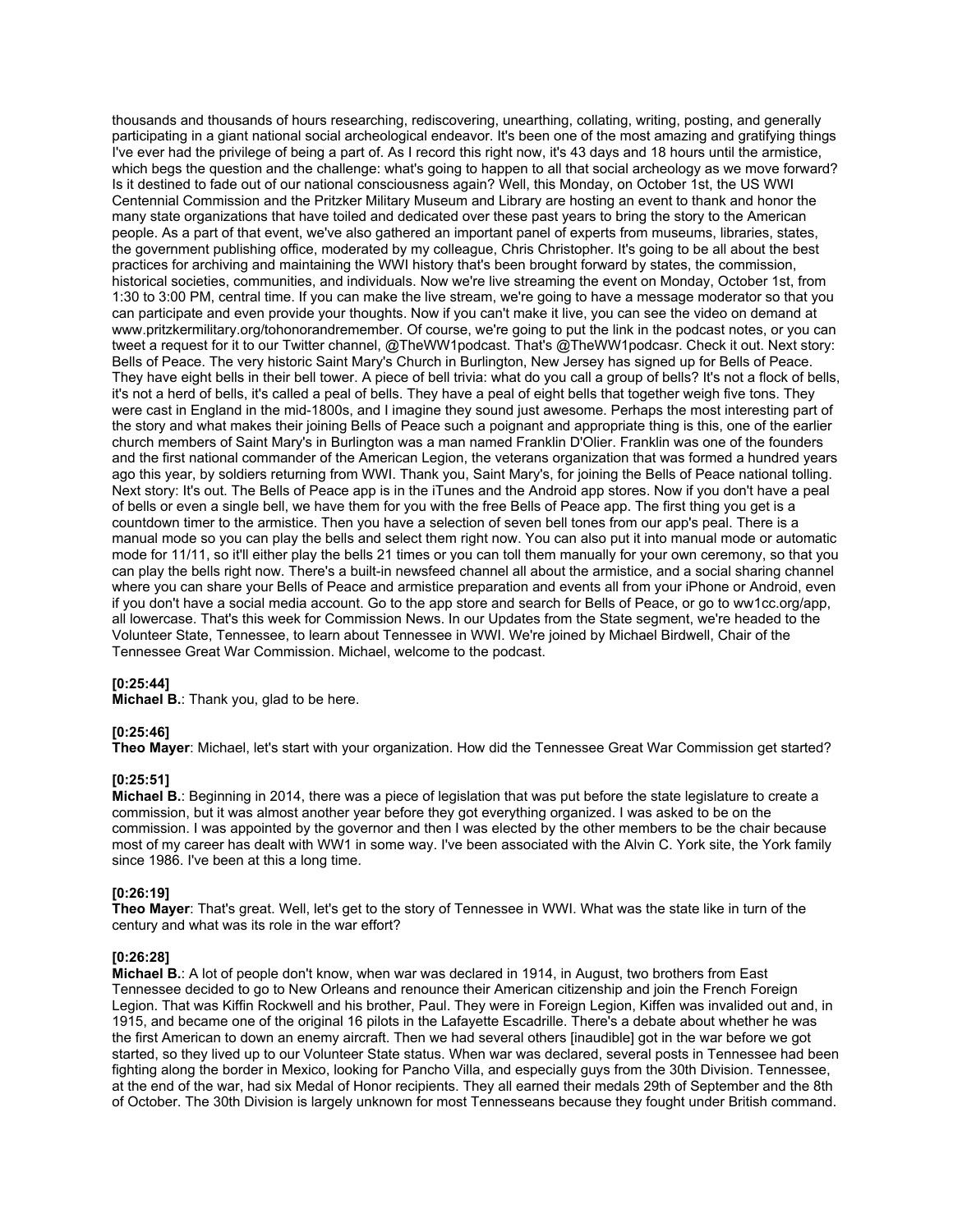They were part of the coalition warfare making or the 27th and 30th under British command, and the 92nd and 93rd, the African American units for under French command. The 30th Division was guys from 119th Infantry who broke through the Hindenburg Line on the 29th of September. Also, we had several medical doctors who were important in the war. Ray Wallace Billington, she was a pioneer of prosthetics. The Seeing Eye was created in Tennessee for the blinded soldier named [Moris] Frank [inaudible] came up with the first seeing eye dog in American history, a dog named Buddy. The DuPont plants at Old Hickory was considered the engineering marvel of 1918. They broke ground on March the 8th and by July the 2nd, they had produced their first million pounds of gun powder. It was run primarily by women who were making the guncotton and smokeless gunpowder. African Americans were working to load these things onto the cars. There was the first Mexican village ever in Tennessee history, that was established at the Old Hickory plant. That's just a small smattering of Tennessee's involvement in the War.

# **[0:28:28]**

**Theo Mayer**: What kinds of WWI commemorative projects are ongoing in the state? Do you have any commemorative plans for the Armistice?

### **[0:28:35]**

**Michael B.**: Absolutely. We'll actually have 60 events between the 1st of September and November 17th, and they're taking place all across the state of Tennessee. I've been involved in four events over the past three days. Have events happening almost every weekend from now through the 17th, because we have so many things happening around Armistice Day, we're having to go an extra week. One thing that's going on, we have a [inaudible] project where people can bring materials that they have that are related to the war, whether it's documents, images, artifacts. If you go to Tennessee's State Library Archives website and type in "over here and over there" you can see some of the things that we have done so far. We have a living history event coming up on the 4th of November where it's going to play a vintage football game of army versus marines. On the weekend of November 11th, we have a three day event at the Alvin C. York site with reenactors, all kinds of vintage vehicles. We have vintage airplanes. We also have a film series taking place. We've got a lot going on.

### **[0:29:34]**

**Theo Mayer**: One thing I wanted to ask you, and it happens to almost everyone who starts peeling back the layers about what happened a hundred years ago, they discover a lot of stuff. Which thing, I think sticks out the most for you?

### **[0:29:47]**

**Michael B.**: It's Tennessee, where the whole vote for women comes down to. We are the 36th state and that would not have happened without women's involvement in WWI. There's a remarkable woman, her name was Graeme McGregor Smith. She decided to keep tabs on all of the Tennessee guys who were either drafted or enlisted. 60,000 plus were in uniform and she kept tabs on every last one of those guys. When the national archives burned in St. Luis in 1975, people thought those records were lost. Well, not for Tennessee, we have them. The archives has worked to digitize that and get all those things up online. There's some holes in those documents, but at least things on all of those guys, in some way, that other states don't have at all. It was her dogged efforts that did that and I think it's not surprising that when Tennessee had its 200th anniversary, she was ranked as one of the most important people in 20th century Tennessee history. I can't disagree with that.

# **[0:30:42]**

**Theo Mayer**: That's a great story. So many people are struggling with trying to trace down their ancestors and all of those records have been lost. I didn't know that about Tennessee. That's very interesting.

### **[0:30:52]**

**Michael B.**: There's going to be a book coming out next year and it comes from the research that we've been doing on Tennessee in WWI called Volunteers Tennessee? and the Great War, and it includes some amazing stories.

### **[0:31:03]**

**Theo Mayer**: A wonderful interview, a lot of great insight. Michael, thank you so much.

### **[0:31:07]**

**Michael B.**: You're quite welcome. Thank you.

### **[0:31:09]**

**Theo Mayer**: Micheal Birdwell is the chair of the Tennessee Great War Commission. Learn more about the Commission and the Centennial WWI in Tennessee by following the links in the podcast notes. For remembering veterans, I'd like to introduce you to Erwin Bleckley, a name I didn't know. Bleckley is one of the aerial heroes of the Lost Battalion saga, a story we're going to dig into in great depth next week. This week, to tell us the story of Erwin,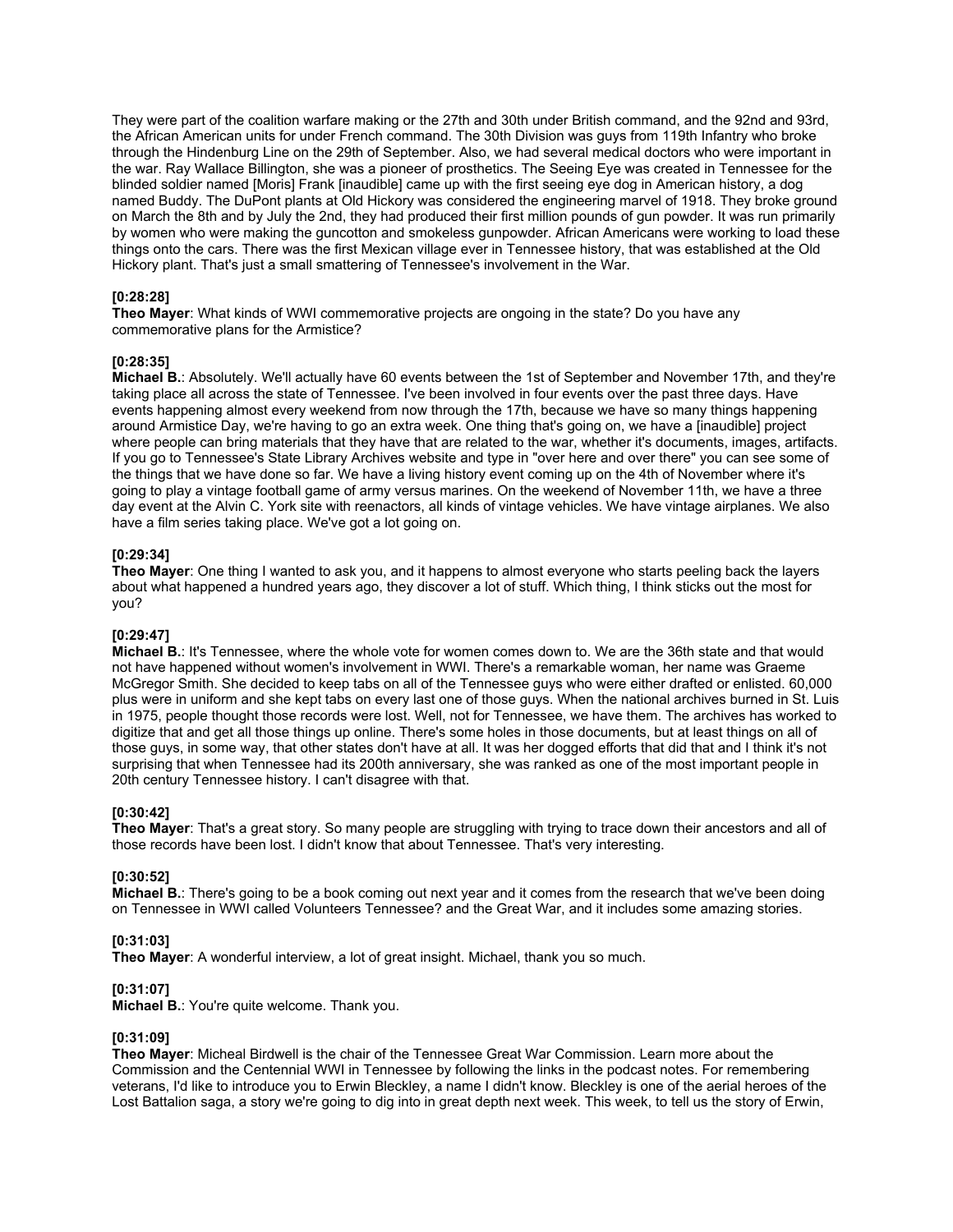we're joined by Lieutenant Colonel Doug Jacobs, US Army retired. Doug is the former command historian and curator of the Kansas National Guard Museum. He's also an Erwin Bleckley biographer who spent 25 years researching this man and his story. Doug, welcome to the show.

## **[0:31:53]**

**Colonel Jacobs**: Thank you Theo, I appreciate being here and an opportunity to talk about a subject that is very dear to my heart and I feel a lot of passion for and that is the story of Erwin Bleckley.

## **[0:32:05]**

**Theo Mayer**: Who is Erwin Bleckley?

## **[0:32:07]**

**Colonel Jacobs**: Well, Erwin Bleckley has a unique story in that he was a man that enlisted in the Kansas National Guard from Wichita, Kansas. He was the second man to join the 1st Field Artillery Battery that was just formed in Wichita. He received a commission and 30 days after, that unit was mobilized to go to war. It was made part of the 130th Field Artillery Regiment which is part of the 35th Division. It's a national guard unit made up of members of the Missouri National Guard and the Kansas National Guard. I know about Erwin because I've spent about 25 years of my life studying him. During WWI, he is one of four air service members that received the Medal of Honor. He went to war, he learned his job as a forward observer. When they got to France, they asked all the forward observers to consider being forward observers in airplanes. The airplane was used for the first time as a combat platform during WWI, and so it was a lot about learning as you go. Now, you have to remember that the air service was the forerunner of the army air core, from WWII. In 1947, that became the air force, so I guess the lineage goes back through the air force to this young man that was in the Kansas National Guard as a field artillery. It's a unique story in that respect, but I really can't tell the story of Erwin without talking about the pilot of the airplane that he was in and that was Lieutenant Harold Goettler. Harold Goettler was an aviator from Chicago, Illinois. They were assigned to the 50th Aero Squadron and their job was to support the 77th Division in the Meuse-Argonne and the 77th Division had the unit that became known as the Lost Battalion. The Lost Battalion really wasn't lost, they were pretty much where they were supposed to be, but on the morning of the 5th of October, the commander of the 77th Division had asked the 50th Aero Squadron to see what they could do about contacting them, try to resupply them and see if they could find out what the commander needed as far as support. When they got to the coordinates that they were given, they could not find the guys. What they found was a bunch of enemy soldiers firing back at them. Important to note that it was actually a team effort by the 50th Aero Squad to save the lost battalion. They all worked together, the maintenance people, the supply group. Bleckley had suggested that they might use the process of elimination to locate where the unit actually was at, by drawing fire from the enemy. They would slide down the ravine real low and if the men on the ground shot at them, they would mark that path, basically using themselves as bait to locate where they were being shot at from the Germans in order to find the spot where they weren't being shot at, by the Americans. The 50th Aero Squadron did 13 sorties to that area, dropping supplies. It was the following day on the 6th of October, that a flight crew by the name of Anderson Rogers flying the number 16 airplane actually were able to report the location where they were at. A lot of planes got riddled with bullets. As a matter of fact, two planes before Harold and Erwin's plane did not make it back that day. Erwin's plane was the last one and they did not make it back because they had crashed in the process. He gave his life in order to save these guys on the ground. Now we have to remember this is the first time in the army air service that they ever attempted to drop supplies to combat units on the ground and they did not know exactly how to do it. There's been a lot of arguments about whether or not they were successful in saving the Lost Battalion, whether or not they were successful in getting the packages on the ground. In fact the packages they did drop, the ones that landed on the ground did get into the soldiers hands. They just happened to be the wrong soldiers. They did locate the unit, they were saved the next day. The most important thing that the aircraft crews did, flying over, was to give the guys on the ground hope, that somebody was looking for them. It's because of that, they were able to hold out just long enough for the units to come in and rescue their Lost Battalion.

# **[0:36:44]**

**Theo Mayer**: You have an upcoming commemoration for Mr. Bleckley. Can you tell us a little bit about where it is and what it is and what going to be included?

### **[0:36:51]**

**Colonel Jacobs**: On October the 6th, in Wichita, Kansas, at the VA Hospital auditorium, we will be recognizing both Harold Goettler and Erwin Bleckley. It is actually Bleckley Day, it's going to be a big event. We have a number of speakers coming in. We have located some of his family members that will be there, so we're going to do as much as we can to honor him in Wichita, Kansas, beginning about 8:00 in the morning. We're going to have a flyover, we're going to have several speakers there that will know a little bit about Erwin and his story and his life. We're just going to do the best job we can to honor him and other World War veterans that day. This is being [inaudible] by the VFW Post 112 there in Wichita.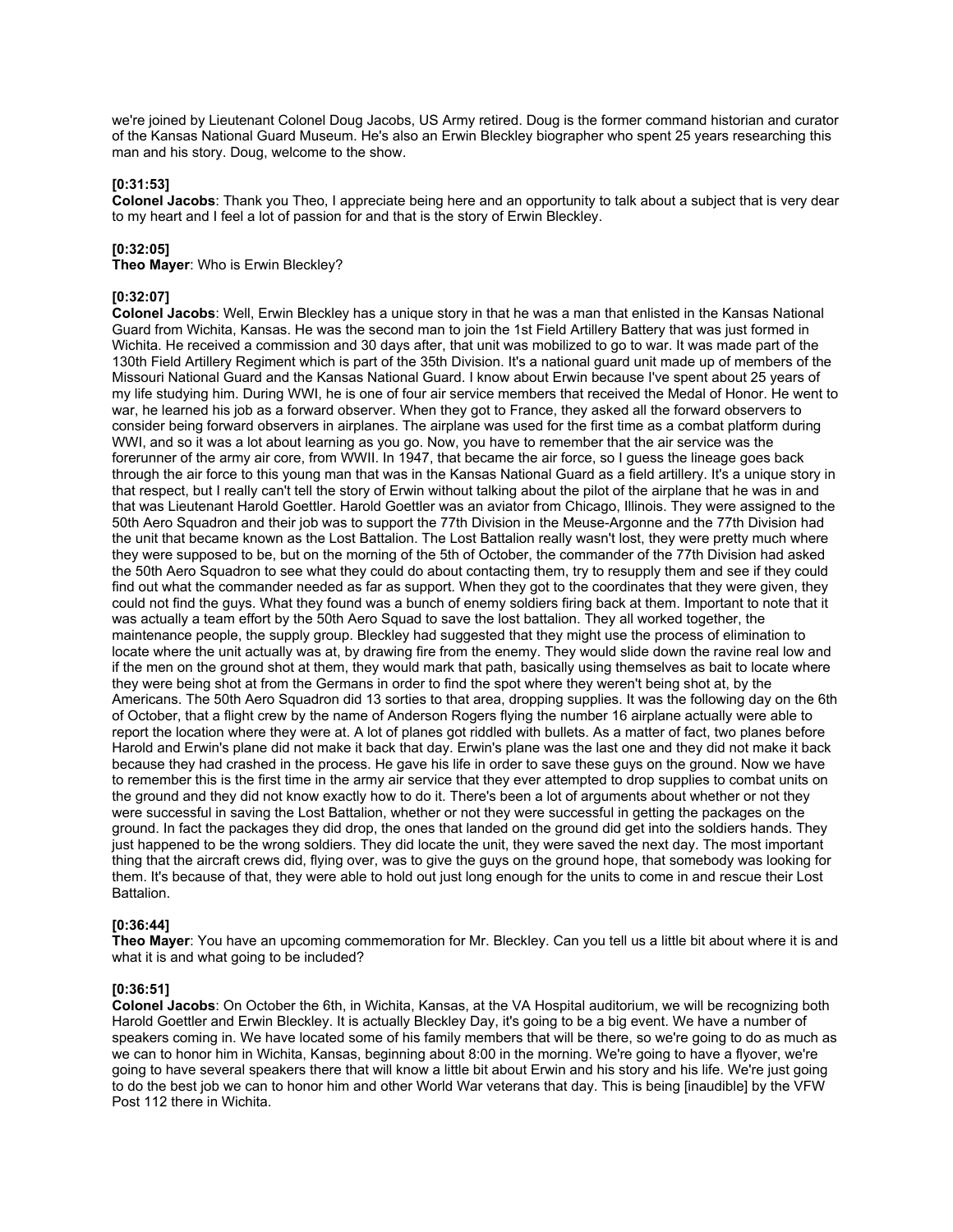## **[0:37:36]**

**Theo Mayer**: Well, Doug, you're bringing a really interesting and somewhat unknown story to us. Thank you so very much.

## **[0:37:41]**

**Colonel Jacobs**: All right, thank you.

## **[0:37:43]**

**Theo Mayer**: Doug Jacobs, former command historian and curator of the Kansas National Guard Museum and Erwin Bleckley biographer. Learn more from the links in the podcast notes. This week for our spotlight on the media segment, we're joined by Colonel Douglas Mastriano, retired, an author and military historian, a veteran of Iraq and Afghanistan. Colonel Mastriano is the author of an award winning book published in 2014, Alvin York: A New Biography of the Hero of the Argonne. Today, he's here to tell us about a new book definitely timely, Thunder in the Argonne, which tells the broader story of America's greatest battle. Doug, welcome to the podcast.

## **[0:38:28]**

**Col. Mastriano**: Thank you for having me on.

## **[0:38:29]**

**Theo Mayer**: Doug, you had already written a book about Alvin York and his service during the Meuse-Argonne. What made you decide to go back to the battle again and write this book now?

## **[0:38:39]**

**Col. Mastriano**: Clearly, Alvin York stands out in the American collective memory as a great hero from the first World War and indeed he is. Then as I was working on the Alvin York book, it struck me that there's so many other great heroes and other stories that need to be told from that cataclysmic epic, one of America's greatest and largest battles, one of the bloodiest battles in our history and it's all but forgotten. I went back, took a hard look at the rest of the story and I went into this book trying to tell it in a way where the average reader could grab a hold of it and understand it, but also then, still connect it to both American and German heroes who fought in that cataclysmic battle in 1918.

### **[0:39:15]**

**Theo Mayer**: As the host of a show about WWI, I get a lot of email from individuals, and groups and state organizations and they often open with, "Well, we have our own Sergeant York." Indeed, there were a number of Medal of Honor recipients, as you mentioned and heroes who distinguished themselves during the battle. What are some of the other names that we should learn?

### **[0:39:32]**

**Col. Mastriano**: There's so many amazing feats of heroism that came out of the war, and sacrifice. One of them I'd like to point to, to bring back to life is Sergeant Arthur Forrest. He was with the 89th Division. Arthur Forrest was a renowned baseball player back in his day. He actually quit sports and volunteered to join the army when the war broke out. He's from Hannibal, Missouri and on 1 November, his Division, the Old 89th Division was attacking towards Renionville. Sergeant Forrest said they were pinned down by the German fire and he said, "I was so frightened that I didn't know what to do, so I ran as fast as I could." That is, he ran right towards the enemy, amazing. He ran towards that German machine gun that was holding up his particular unit, he threw two grenades into the German machine gun position, killed all the crew except one. Another great hero, often forgotten is right outside the Meuse-Argonne American Cemetery. The Meuse-Argonne American Cemetery is the largest American Cemetery in Europe. 14,246 American heroes rest there. The village on the other side of the cemetery is called Cunel. It's a very sleepy, small town. It was back then as well. The first American in that town was a man called Lieutenant Sam Woodfill and as he's advancing with his unit, the 5th Diamond Division ... The guy is amazing and he receives a Medal of Honor as well. That's just two of many heroes who came out of the Meuse-Argonne. What strikes me about these stories is that we have ordinary men, and oftentimes men viewed as not ordinary, but weak. We have these weak, ordinary people faced with overwhelming odds and they rise up and they confront it with extraordinary heroism. That should give us all hope because many people out there might not think they're capable of such things, but you just never know, so keep fighting for freedom as these men did.

### **[0:41:10]**

**Theo Mayer**: Amazing stories. As an expert in this, as you've dug into this and as a military historian, what are the three most important things you think, that Americans should remember about, particularly this battle?

## **[0:41:22]**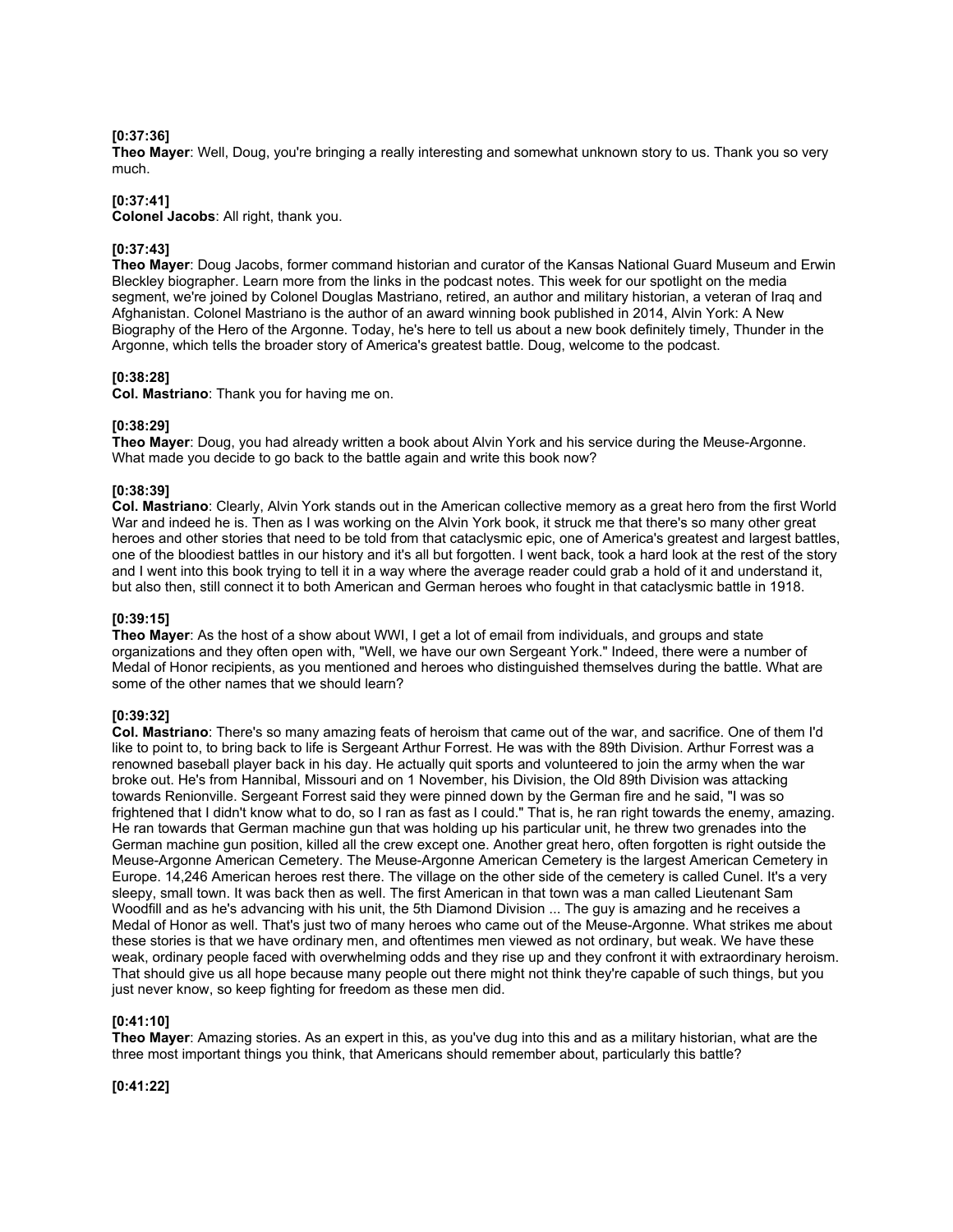**Col. Mastriano**: What is very clear about the Meuse-Argonne campaign ... This is from historians in France and England, and oftentimes, English historians, WWI historians tend to be hostile toward American recollection of the war. But it's a fact that the war could not have been won without the American role of these units, especially without the Americans fighting in the Meuse-Argonne, opening the way for the French and British to break out, up north. Number one, the Americans helped to end that war, a year earlier than anybody thought it could be possible, and in face allied victory was ensured by the Americans. The second thing is we indeed stand on the shoulders of giants. We have these great men and many of them died and their stories are forgotten sadly. The last lesson from Meuse-Argonne is it's a story about people like you and me, and that each life matters and what a person does in life, indeed echoes across a generation and into eternity. These men in 1918 in the Meuse-Argonne faced the darkness and they came out as heroes, and maybe we too, should.

## **[0:42:14]**

**Theo Mayer**: Great statement. Now, before we go, really important, when is your new book out and where can people get it?

### **[0:42:19]**

**Col. Mastriano**: The book's been out for several months and you can get on Amazon, it's Thunder in the Argonne. It tells the story from not only the American perspective, but also from the German perspective and then also I tie in how it made a difference at the strategic level. I tell it in a way that every reader can get it. I tell it in a way where I have lots of maps in there because I spent more than a hundred days in the Argonne. When you're reading an Argonne book and you get lost, and have to get maps out, that's a problem, so we loaded up the book with maps so it's very accessible, very readable, very understandable. The whole point of the book here is to revive the memories of the great heroes and show what ordinary people can do in challenging circumstances.

## **[0:42:56]**

**Theo Mayer**: Doug, I do have another question. Talk a little bit about the German perspective in the book that you included.

### **[0:43:02]**

**Col. Mastriano**: The German perspective in my book, what's really striking about that is, it should not be surprising, but they fought for the same reasons that the Americans. They fought for their families first, their friends, and their country. The anti-hero in the Sergeant York story is this officer called Lieutenant Paul Vollmer. Paul Vollmer was in the German [German] which is their version of National Guard. He's been in it for 10 years. One of his best friends is Lieutenant [Fritz Endriss] from grouping in Germany in the [inaudible] . Now, let's fast forward to 8 October 1918, and this gives you flavor for why this matters, to the German perspective as well. Alvin York ended up fighting in that combat because his best friend was just killed, Corporal Murray Savage, and really his only friend in the army as a conscientious objector. We know the great feat he accomplished. On the other side, why did the Germans end up surrendering? It was a decision by Lieutenant Paul Vollmer. The German officer leading the bayonet attack to try to save Vollmer, and [inaudible], was Fritz Endriss, Vollmer's best friend. When York shot him, shot him in the abs. Endriss was shot, thrown backwards and is screaming in pain, so Vollmer ended up surrendering in his command to Alvin York to try to save the life of his friend. We see this connection, it's true across all the armies. It's about fighting for the guy next to you. That's what happened on the American side, that's what happened on the German side.

## **[0:44:12]**

**Theo Mayer**: Well thank you very much. A wonderful interview, appreciate it.

#### **[0:44:16]**

**Col. Mastriano**: Thank you Theo. All the best to you. Thanks for fighting the good fight, brother.

### **[0:44:19]**

**Theo Mayer**: Colonel Douglas Mastriano, retired, military historian and award winning author about WWI. Learn more by the links in the podcast notes. This week we're going to do kind of a mashup of speaking WWI and WWI War tech, as we explore both the phrase and an important but simple technology. That small metal identification tag, engraved with the soldier's name and important personal information including blood type and vaccine history, known as the dog tag. These tags have been incredibly important for medical care om the battlefield and for the proper identification of fallen soldiers. American troops didn't always carry dog tags, and those that died were not always identified. Of course as you might have guessed the story here involves the War Changed the World. Let's start by tracing back a generation earlier. During the American Civil War, 1861 to '65, over 40% of soldiers killed in action were never positively identified. Of course the soldiers were worried that if they were killed, their families would never know what happened to them, so they wrote their names on pieces of paper or a handkerchief and pinned it to their clothing before going into battle. Some soldiers went to the troubler of carving small wooden disks with their names on them. They drilled a hole in the disks and then hung the disks around their neck on a piece of string. The German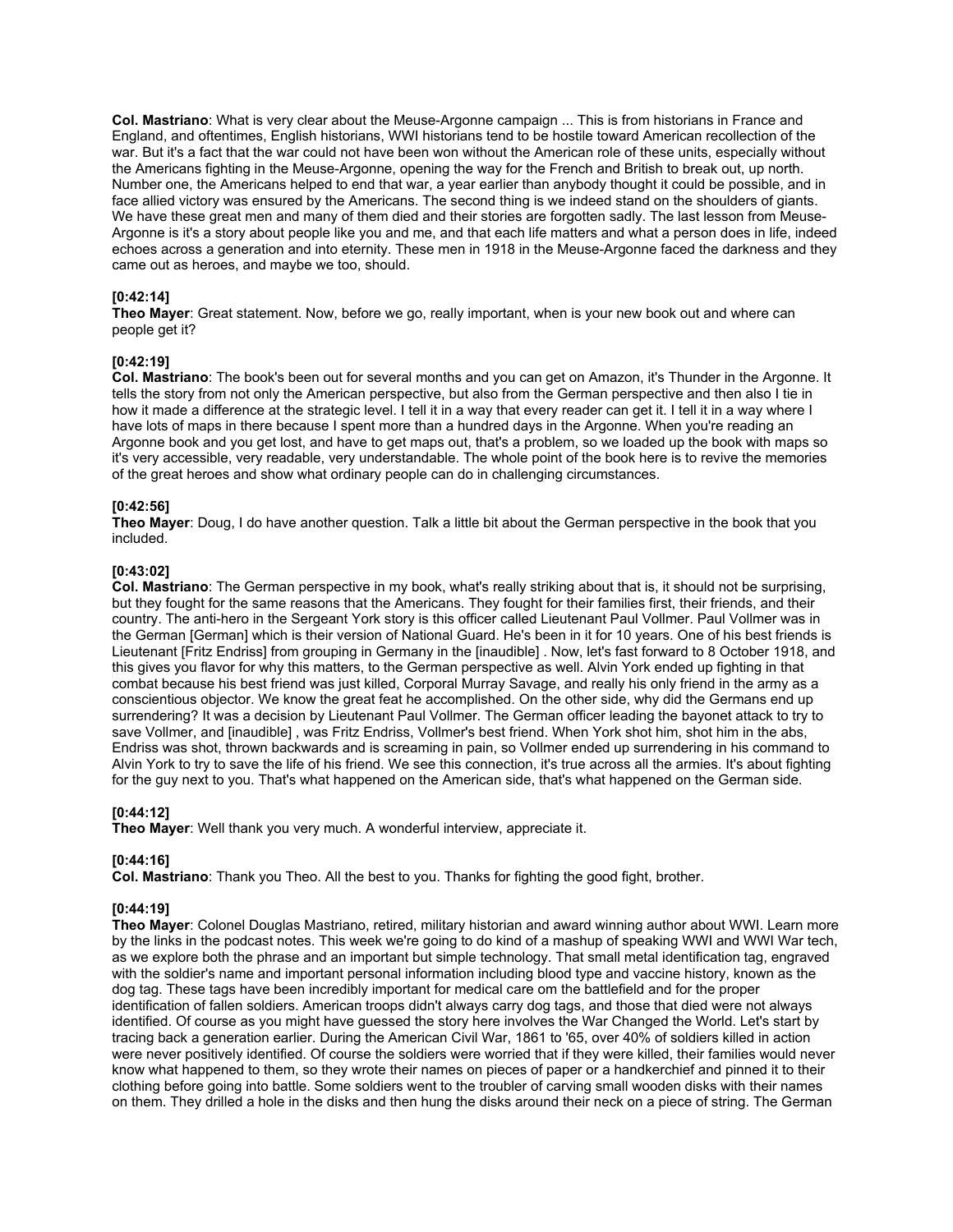translated term, dog marker first appears in 1870, when Prussia issues tags to soldiers that got the German nickname Hundemarken, which literally translates to dog markers. Now, according to military historian, Dr. Leo [Perell] , the Spanish-American War produced major changes in handling fallen soldiers and established a basic system for identifying them. A chaplain, named Charles Pierce, stationed in Manila struggled to identify the fallen Americans in the stifling jungle climate of the Philippines. He wrote up a recommendation that the US Army require every soldier to wear an aluminum ID tag. A few years later, in 1906, the army took Pierce's sage advice and issued a regulation stating: An aluminum identification tag stamped with the name, rank, company regiment or core of the wearer, shall be worn by each officer and enlisted man. By 1917, such IDs were mandatory in every branch of the US Military, with millions of men entering the armed forces and receiving ID tags. Now we're not completely sure what the official name was for the ID tags at the time, but in a book entitled The Slang of the American Expeditionary Force, we found the following quote, "Our doughboys have dubbed the identification tags which the men of the army are compelled to wear as dog tags," and that's been the name ever since. Epilogue, on August 7th, 1917, US Army General Order 104 created a new organization, The Graves Registration Service, the GRS, and the man put in charge was the same chaplain from the Philippines, Charles Pierce. According to historian, Dr. Perell, Pierce's dedicated service grew the GRS from a few officers and 50 enlisted men, to a force of over 7000. The result was that only 2% of the fallen American soldiers remained unidentified in WWI. By the Vietnam War, that number had dropped to zero. Charles Pierce was awarded the Distinguished Service Cross for his dedication by General Pershing. You can learn more by following the links in the podcast notes. This week at Articles and Posts, where we highlight the stories that we find in our weekly newsletter, The Dispatch. Headline: Centennial commemoration events in France honored those who served at Saint Mihiel and Meuse-Argonne offensives. Ceremonies at the American Cemetery in Saint Mihiel and the Meuse-Argonne, mark the centennial of the battles and honored the men and women buried there. These special events were hosted by the American Battle Monuments Commission and also involved the US Defense Department. Headline: Special Smithsonian Research Prize for WWI Exhibit at National Postal Museum. Our friend and sometimes podcast guest, Lynn Heidelbaugh, Curator at the Smithsonian's National Postal Museum, has been awarded a 2018 Smithsonian Institution Secretary's Research Prize in recognition of scholarship for the exhibition "My Fellow Soldiers: Letters from WWI." We interviewed Lynn about this exhibit back in episode number 34, in August of 2017. Headline: WWI Mystery at Maryville Cemetery. In the small town of Maryville, Illinois, a part of Madison County, with a population of less than 8,000, there's a remarkable story of a WWI veteran and a mysterious statue representing his bravery. Now, why is the figure mysterious? Find out in an article by WWI Centennial Commission intern Madison Menz, who digs into the startling appearance of the memorial figure in a small town cemetery. Headline: Daughter of WWI American fighter ace flies a century after her father first shoots down German plane. Nearly a century after her ace fighter pilot father shot down his first German plane, 73-year-old daughter Susan d'Olive Mozena flew onboard a B-52 with members of the 93rd Bomber Squadron at Barksdale Air Force Base in Louisiana. Finally, our selection from our official WWI centennial merchandise shop. Our featured item this week, is our WWI Centennial Commemorative Cufflink set. Proudly wearing these centennial cufflinks is a fantastic way to let folks know that we still honor those who served our country a hundred years ago. These satin nickel cufflinks are a simple, yet meaningful, way to remember the centennial and those who fought in WWI. Links to the cufflinks, to our merchandise shop and to all the articles we've highlighted here, are in our weekly Dispatch newsletter. Subscribe at www1cc.org/subscribe. That brings us to The Buzz: The centennial of WWI this week in social media with Katherine Akey. Katherine, what are this weeks picks?

### **[0:51:07]**

**Katherine Akey**: Two of our more popular posts on Facebook this week, come from the Washington Post. The first is a dramatic recounting of an encounter with a U-boat by the US Coast Guard. The incident took the lives of some 131 Americans. You should read the harrowing story and learn about the memory and commemorations of this particular chapter of WWI history by visiting the link in the podcast notes. Additionally, this week, we shared an article called, A century later America must remember the lessons of one of its biggest blunders. It's an opinion piece from military historian Geoffrey Wawro. The piece looks at the complicated legacy of the first World War, its still murky origins, the incredible human cost of the conflict, the lingering ambiguity of what was achieved by the fighting and more. You can read this thought piece at the link in the podcast notes and we look forward to having Wawro on the show in just a few weeks to discuss his new book, Sons of Freedom: The Forgotten American Soldiers Who Defeated Germany in World War I. That's it for The Buzz this week.

### **[0:52:17]**

**Theo Mayer**: That wraps up episode number 91 of the award winning WWI Centennial News podcast. Thank you for listening. We want to thank our guests Mike Shuster, curator for the Great War Project Blog, Dr. Edward Lengel, military historian and author, Michael Birdwell, Chair of the Tennessee Great War Commission, Doug Jacobs, former command historian and curator of the Kansas National Guard Museum, and Erwin Bleckley biographer, Colonel Douglas Mastriano, historian and author, Katherine Akey, WWI photography specialist and line producer for the podcast. Many thanks to Mac Nelson and Tim Crowe, our interview editing team, to JL Michaud for his reaserach, and to Rachel Hurt, our Fall intern. It's a great team. I'm Theo Mayer, your producer and host. The US World War One Centennial Commission was created by congress to honor, commemorate and educate about WWI. Our